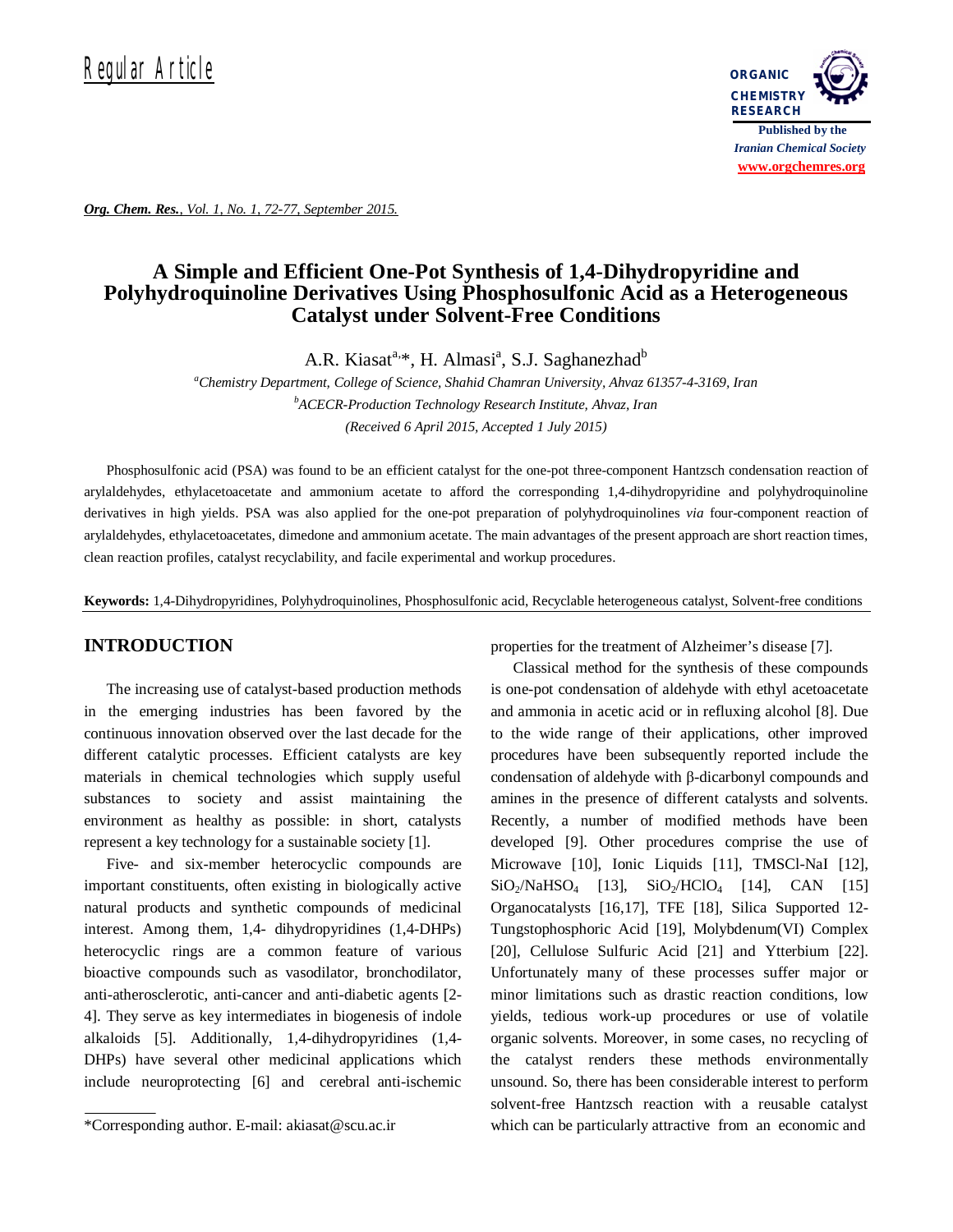environmental point of view.

In continuation of our previous works on the applications of reusable acid catalysts in organic synthesis [23-26], we have recently reported PSA as a heterogeneous catalyst under solvent-free conditions [27]. The catalytic activity of PSA has been further explored by our research group and also other scientists [24,27-30]. Now, we aim to present an efficient and convenient procedure for the onepot synthesis of 1,4-dihydropyridine (Scheme 1) and polyhydroquinoline derivatives (Scheme 2).

# **EXPERIMENTAL**

### **General**

Chemicals were either prepared in our laboratories or purchased from Merck and Fluka Chemical Companies. All yields refer to isolated products. The products were characterized by comparing of their physical data with those of known samples or by their spectral data. IR spectra were recorded on a BOMEM MB-Series 1998 FT-IR spectrophotometer as KBr disks. Melting points were recorded on an electrothermal Thermo apparatus. <sup>1</sup>H and  $13^{\circ}$ C NMR spectra were recorded on a DPX 400 MHz spectrometer in CDCl<sub>3</sub> as the solvent relative to TMS.

**Preparation of phospho sulfonic acid (PSA).**  Suspension was prepared by mixing diammonium hydrogen

phosphate  $(2 \text{ g}, 15 \text{ mmol})$  and 5 ml dried  $CH_2Cl_2$ . Afterwards, 3 ml (5.24 g, 45 mmol) chlorosulfonic acid in  $25$  ml CH<sub>2</sub>Cl<sub>2</sub> was added dropwise to the suspension by means of the dropping funnel over a period of 30 min at room temperatur. Durig the whole process of addition, the reaction was under the  $N_2$  atmosphere. After completion of the addition, the mixture was stirred for additional 2 h, while the residual HCl gas was eliminated by suction. Then, the mixture was washed with excess dried  $CH_2Cl_2$ . Finally, a white solid powder (4.2 g) was obtained [27].

**General procedure for the synthesis of 1,4 dihydropyridine derivatives using PSA as catalyst.** A mixture of aldehyde (1 mmol), ethyl acetoacetate (2 mmol), ammonium acetate (1.5 mmol) and PSA (20 mg, 4.5 mol%) was heated at 80 °C in a test tube with stirring for 5-20 min. After the completion of the reaction as indicated by TLC, the reaction mixture was washed with ice cold water and extracted with EtOAc, followed by water and brine solution and dried with anhydrous  $Na<sub>2</sub>SO<sub>4</sub>$ . The solid residue recrystallized from aqueous ethanol to give compounds **2a-i** in high yields.

**General procedure for the synthesis of polyhydroquinoline derivatives using PSA as catalyst.** A mixture of aldehyde (1 mmol), ethyl acetoacetate (1 mmol), dimedone (1 mmol), ammonium acetate (1.5 mmol) and PSA (20 mg, 4.5 mol%) was heated at 80 °C in a test tube



Time: 5-20 min

*Scheme 1.* Synthesis of 1,4- dihydropyridine



**Yield**: 82-95 % **Time**: 5-15 min

*Scheme 2.* Synthesis of polyhydroquinolines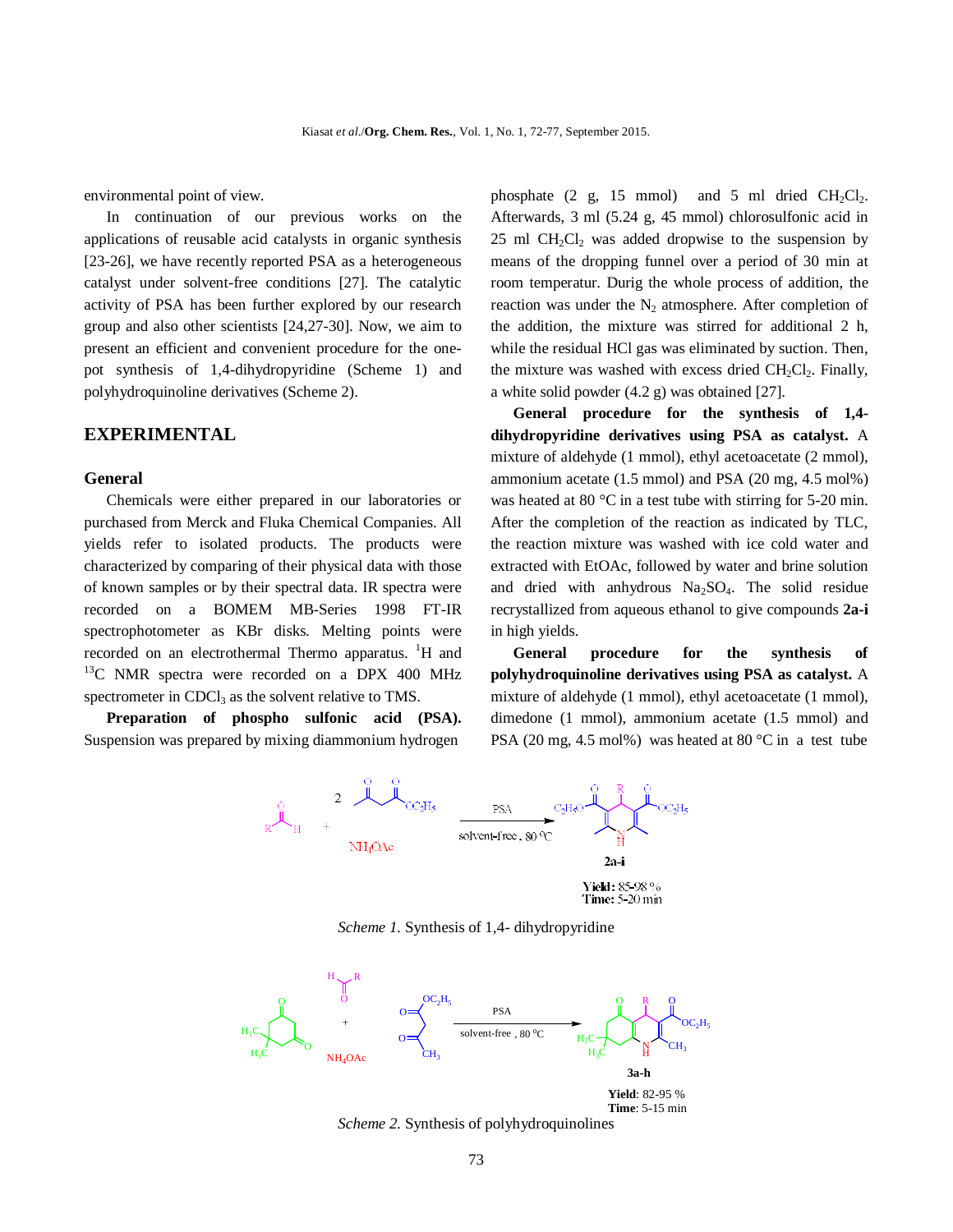with stirring for 5-15 min. After the completion of reaction as indicated by TLC, the reaction mixture was washed with ice cold water and extracted with EtOAc, followed by water and brine solution and dried with anhydrous  $Na<sub>2</sub>SO<sub>4</sub>$ . The solid residue recrystallized from aqueous ethanol to give compounds **3a-h** in high yields.

### **Spectral Data for Respective Compounds**

### **Dimethyl-1,4-dihydro-2,6-dimethyl-4-(4-chloro-**

**phenyl) pyridine-3,5-dicarboxylate (2b).** IR (KBr) ν<sub>max</sub>  $(cm<sup>-1</sup>)$ : 3350, 1691, 1645, 1212, 1126, 779; <sup>1</sup>H NMR (400) MHz, CDCl<sub>3</sub>)  $\delta$  (ppm): 1.22 (t, 6H, J = 6 Hz),  $\delta$  2.33 (s, 6H),  $\delta$  4.09 (m, 4H, J = 4 Hz),  $\delta$  4.96 (s, 1H),  $\delta$  5.70 (s, 1H), δ 7.17-7.25 (Aromatic); <sup>13</sup>C NMR (100 MHz, CDCl<sub>3</sub>) δ (ppm): 14.2, 19.3, 39.3, 59.8, 103.4, 127, 129.0, 131.8, 143.5, 146.9, 167.4.

#### **Dimethyl-1,4-dihydro-2,6-dimethyl-4-(4-cyano-**

**phenyl)** pyridine-3,5-dicarboxylate (2d). IR (KBr) ν<sub>max</sub> (cm<sup>-1</sup>): 3345, 2229, 1701, 1680, 1207, 1109, 776; <sup>1</sup>H NMR (400 MHz, CDCl<sub>3</sub>)  $\delta$  (ppm): 1.22 (t, 6H, J = 6 Hz),  $\delta$  2.35 (s, 6H),  $\delta$  4.10 (m, 4H, J = 4 Hz),  $\delta$  5.05 (s, 1H),  $\delta$  5.69 (s, 1H), δ 7.26-7.52 (Aromatic); <sup>13</sup>C NMR (100 MHz, CDCl<sub>3</sub>) δ (ppm): 14.2, 19.4, 40.3, 59.9, 103.2, 109.7, 119.3, 128.8, 131.8, 144.6, 153.0, 167.1.

**2,7,7-Trimethyl-5-oxo-4-(4-chlorophenyl)-1,4,5,6,7,8 hexahydroquinoline-3-carboxylic acid ethyl ester (3b).**  IR (KBr)  $v_{\text{max}}$  (cm<sup>-1</sup>): 3273, 3201, 3076, 1706, 1648, 1279, 1214; <sup>1</sup>H NMR (400 MHz, CDCl<sub>3</sub>) δ (ppm): 0.93 (s, 3H), 1.07 (s, 3H), 1.19 (t, J = 7.2 Hz, 3H), 2.12-2.35 (m, 4H), 2.37 (m, 3H), 4.06 (q, J = 7.2 Hz, 2H), 5.02 (s, 1H), 6.13 (s, 1H),  $7.15$  (d,  $J = 8$  Hz,  $2H$ ),  $7.31$  (d,  $J = 8$  Hz,  $2H$ ).

# **RESULTS AND DISCUSSION**

In order to carry out the synthesis of 1,4 dihydropyridine under environmentally benign conditions, initially, the synthesis of 2,6-dimethyl-4-phenyl-1,4 dihydro-pyridine-3,5-dicarboxylate was selected as a model reaction to optimize the reaction conditions. The reaction was carried out by heating a mixture of benzaldehyde (1 mmol), ethyl acetoacetate (2 mmol) and ammonium acetate (1.5-2 mmol) in the presence of various amounts of PSA at different temperatures under solvent free conditions. As can be seen from Table 1, the shortest time and best yield are

achieved in the presence of 0.02 g (4.5 mol%) of catalyst at 80 °C (Table 1, Entry 4).

The reactions of various aldehydes possessing either electrondonating or electron withdrawing substituents with ethyl acetoacetate and ammonium acetate in the presence of a catalytic amount (0.02 g, 4.5 mol%) of PSA afforded high yields of the corresponding 1,4-DHPs (87-95%) in short times. The results are presented in Table 2. In all cases, crude products were obtained by extracting the reaction mixtures with ethyl acetate and were then purified by crystallization from ethanol.

With regard to the substituents, both aldehydes with electron withdrawing and electron donating groups participated in the reaction, but the former were better. The products were characterized by IR,  $^{1}$ H NMR and  $^{13}$ C NMR spectroscopy.

After successfully synthesizing a series of Hantzsch esters in excellent yields, we turned our attention towards the synthesis of polyhydroquinoline derivatives *via* unsymmetrical Hantzsch reaction under similar conditions. We carried out the four-component coupling reaction of cyclic 1,3-diketone, aldehyde, acetoacetate ester and ammonium acetate in solvent-free conditions (Scheme 2). Aromatic aldehydes afforded the desired products in high yields under the same reaction conditions, as shown in Table 3. It is noteworthy to mention that the structural variation of the aldehyde and substituents on the aromatic ring did not show any obvious effect on this conversion, because the desired products were obtained in high yields in relatively short reaction times.

Due to the toxicity of chemicals and the increasing need for protecting human health and environmental protection, more attention is being paid to the green chemistry. With this viewpoint in mind, we studied the recyclability and reusability of the catalyst. After the completion of reaction, the reaction mixture was cooled to room temperature and washed with brine. The catalyst was separated by filtration, washed with ethyl acetate, dried and reused for the similar reaction. As shown in Fig. 1, the catalyst could be used at least five times with only slight reduction in catalytic activity.

With the same method, the reusability of the catalyst in the reaction of benzaldehyde, ethyl acetoacetate, dimedone and ammonium acetate at 80 °C under solvent-free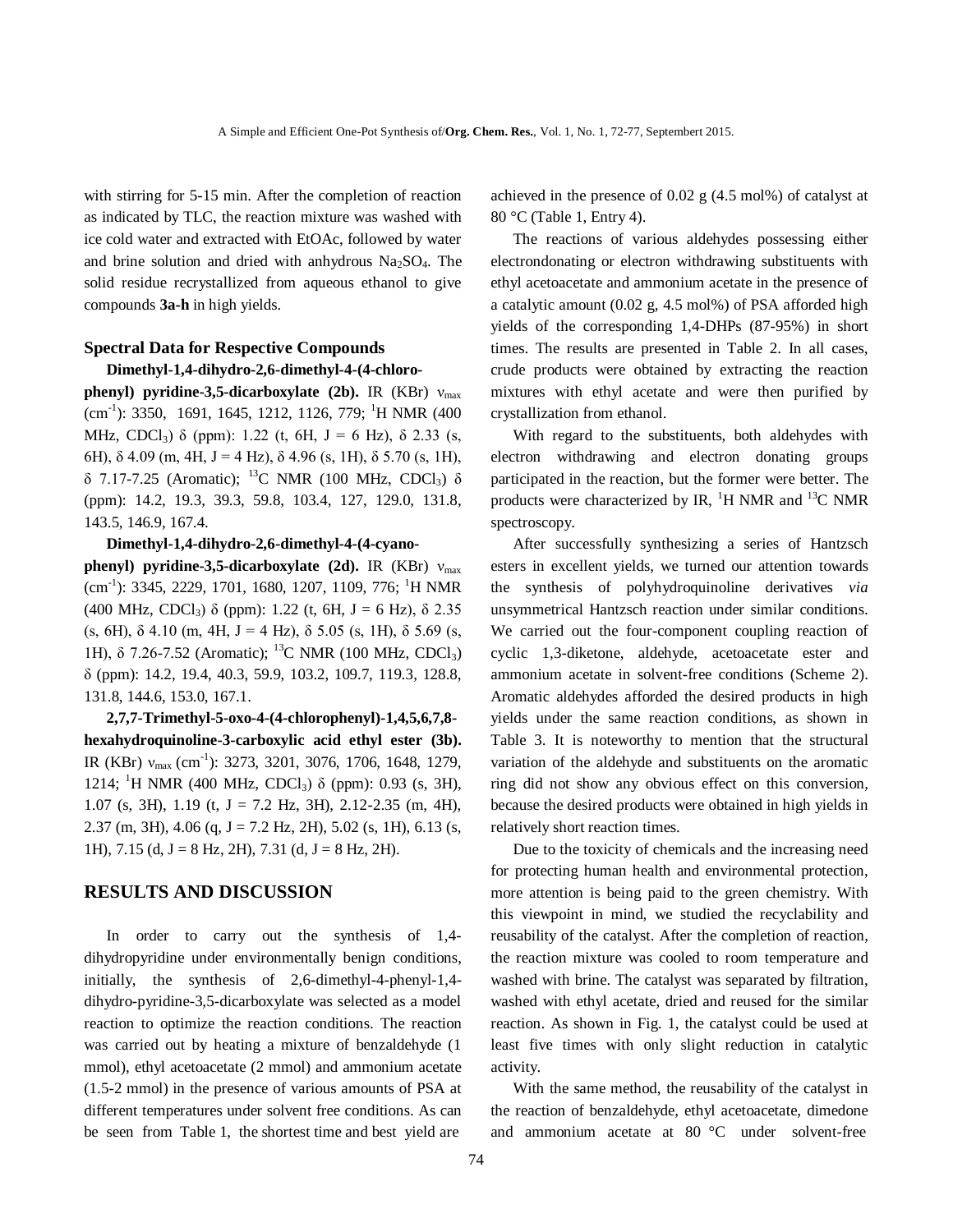| Entry          | NH <sub>4</sub> OAc | Catalyst | Temp.            | Yield | Time      |
|----------------|---------------------|----------|------------------|-------|-----------|
|                | (mmol)              | (g)      | $\rm ^{\circ}C)$ | (% )  | (min)/(h) |
|                | 1.5                 | 0.20     | 90               |       | (12)      |
| $\mathfrak{D}$ | 1.5                 | 0.10     | 90               | 42    | (3)       |
| 3              | 1.5                 | 0.05     | 90               | 90    | 5         |
| 4              | 1.5                 | 0.02     | 80               | 98    | 5         |
|                | 1.5                 | 0.01     | 90               | 82    | 30        |
| 6              | 1.5                 | 0.02     | 25               |       | (12)      |
|                | 1.5                 | 0.02     | 60               | 45    | 35        |
| 8              | 1.5                 | 0.02     | 70               | 74    | 25        |
| 9              | 1.5                 | 0.02     | 90               | 95    | 5         |
| 10             | 1.5                 | 0.02     | 100              | 93    | 5         |
| 11             | 1.0                 | 0.02     | 80               | 70    | 45        |
| 12             | 2.0                 | 0.02     | 80               | 96    | 5         |

Table 1. Optimum Conditions for the Condensation Reaction of Benzaldehyde, Ethyl Acetoacetate and Ammonium Acetate under Solvent-Free Conditions

 **Table 2.** Synthesis of 1,4-Dihydropyridines by Condensation of Aldehydes, Ethyl Acetoacetate and Ammonium Acetate Using PSA (0.02 g, 4.5 mol%) as Catalyst under Solvent-Free Conditions

| Entry | R                    | Product        | Time  | Yeild   |
|-------|----------------------|----------------|-------|---------|
|       |                      |                | (min) | $(\% )$ |
|       | $C_6H_5$             | 2a             | 15    | 98      |
| 2     | 4-Cl $C_6H_4$        | 2 <sub>b</sub> | 15    | 85      |
| 3     | 4-OH $C_6H_4$        | 2c             | 15    | 90      |
| 4     | 4-CN $C_6H_4$        | 2d             | 10    | 90      |
| 5     | $4-N(CH_3)_2 C_6H_4$ | 2e             | 15    | 88      |
| 6     | $4-NO2 C6H4$         | 2f             |       | 92      |
| 7     | $2-NO2 C6H4$         | 2g             | 8     | 93      |
| 8     | 2-Cl $C_6H_4$        | 2 <sub>h</sub> | 8     | 87      |
| 9     | $2$ -OH $C_6H_4$     | 2i             | 20    | 88      |

 **Table 3.** Synthesis of Polyhydroquinoline by Condensation of Aldehydes, Dimedone, Ethyl Acetoacetate and Ammonium Acetate Using PSA (0.02 g, 4.5 mol%) as Catalyst under Solvent-Free Conditions

| Entry        | R                    | Product        | Time<br>(min) | Yeild<br>(% ) | M.P.<br>$(^{o}C)$ | M.P.<br>$({}^{\rm o}C)$ |
|--------------|----------------------|----------------|---------------|---------------|-------------------|-------------------------|
|              |                      |                |               |               | Found             | Lit $[31]$              |
|              | $C_6H_5$             | 3a             | 5             | 90            | 198-201           | 202-203                 |
| $\mathbf{2}$ | 4-Cl $C_6H_4$        | 3 <sub>b</sub> | 8             | 84            | 244-246           | 245-246                 |
| 3            | 4-OH $C_6H_4$        | 3c             | 15            | 89            | 228-231           | 232-234                 |
| 4            | $4-CH_3C_6H_4$       | 3d             | 10            | 80            | 259-262           | 261-263                 |
| 5            | $4-N(CH_3)_2 C_6H_4$ | 3e             | 15            | 94            | 224-227           | 229-230                 |
| 6            | $2-NO_2 C_6H_4$      | 3f             | 8             | 82            | 208-210           | 210-212                 |
| 7            | 2-Cl $C_6H_4$        | 3g             | 10            | 95            | 208-211           | 208-210                 |
| 8            | $4-NO_2 C_6H_4$      | 3h             | 5             | 86            | 240-243           | 241-242                 |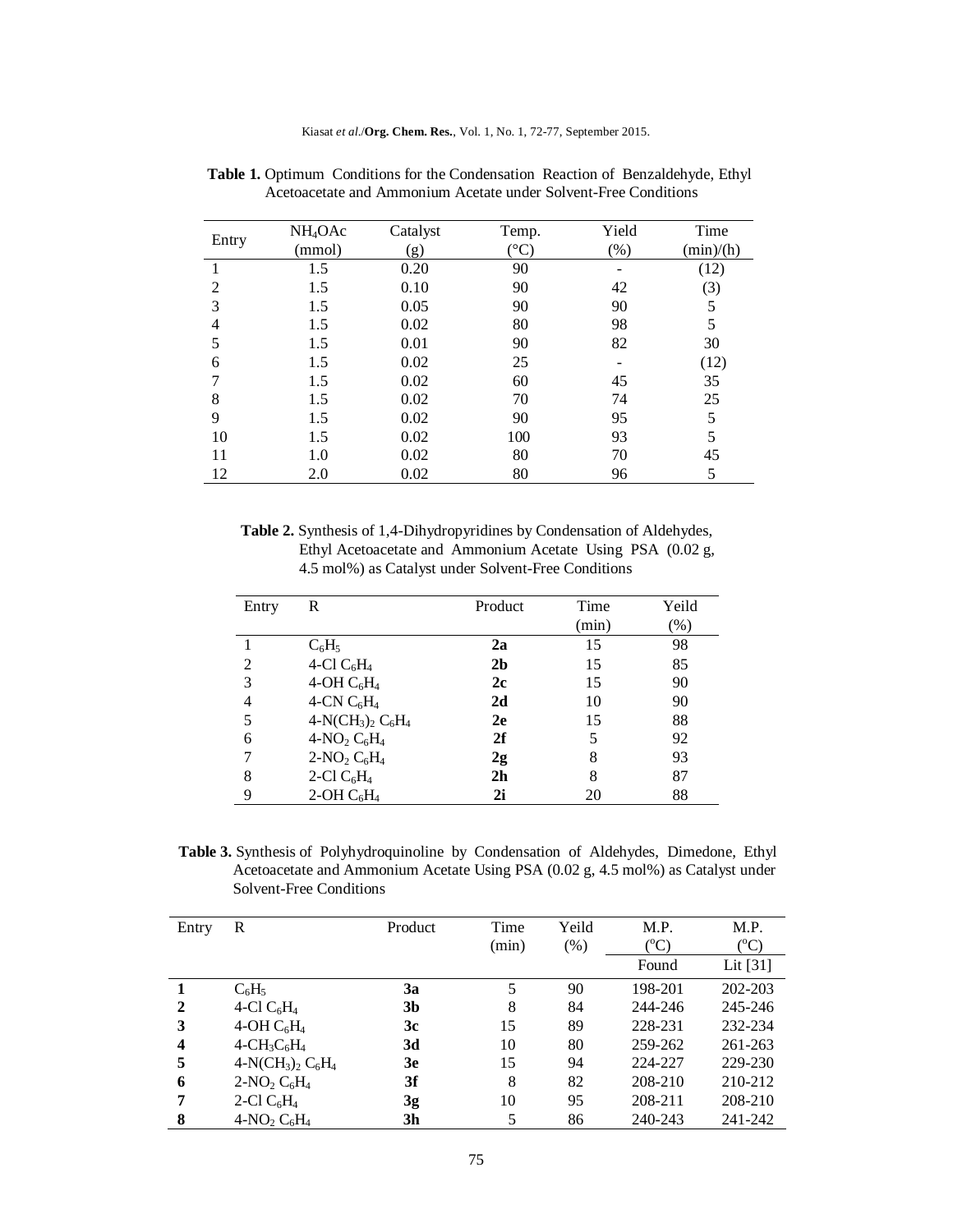A Simple and Efficient One-Pot Synthesis of/**Org. Chem. Res.**, Vol. 1, No. 1, 72-77, Septembert 2015.



**Fig. 1.** Reusability of the catalyst in the reaction of benzaldehyde, ethyl acetoacetate and ammonium acetate at 80 °C under solvent-free conditions.



**Fig. 2.** Reusability of the catalyst in the reaction of benzaldehyde, ethyl acetoacetate, dimedone and ammonium acetate at 80 °C under solvent-free conditions.

 **Table 4.** Comparison of PSA with Reported Catalysts in the Reaction of Benzaldehyde, Ethyl Acetoacetate and/or Dimedone and Ammonium Acetate

| Entry | Catalyst/Condition   | Catalyst loading    | Time             | Yield<br>(96) | Ref.      |
|-------|----------------------|---------------------|------------------|---------------|-----------|
|       | Silica gel/Na $HSO4$ | $5 \text{ mol}$ %   | 6 h              | 85            | $[13]$    |
| 2     | $HClO4-SiO2/80°C$    | $0.05$ g            | $20 \text{ min}$ | 95            | $[14]$    |
| 3     | <b>CAN</b>           | $5 \text{ mol}$ %   | 1 h              | 92            | [15]      |
| 4     | L-Proline            | $10 \text{ mol}$ %  | 0.5h             | 95            | [16]      |
|       | <b>PSA</b>           | $4.5 \text{ mol}$ % | $15 \text{ min}$ | 98            | This work |